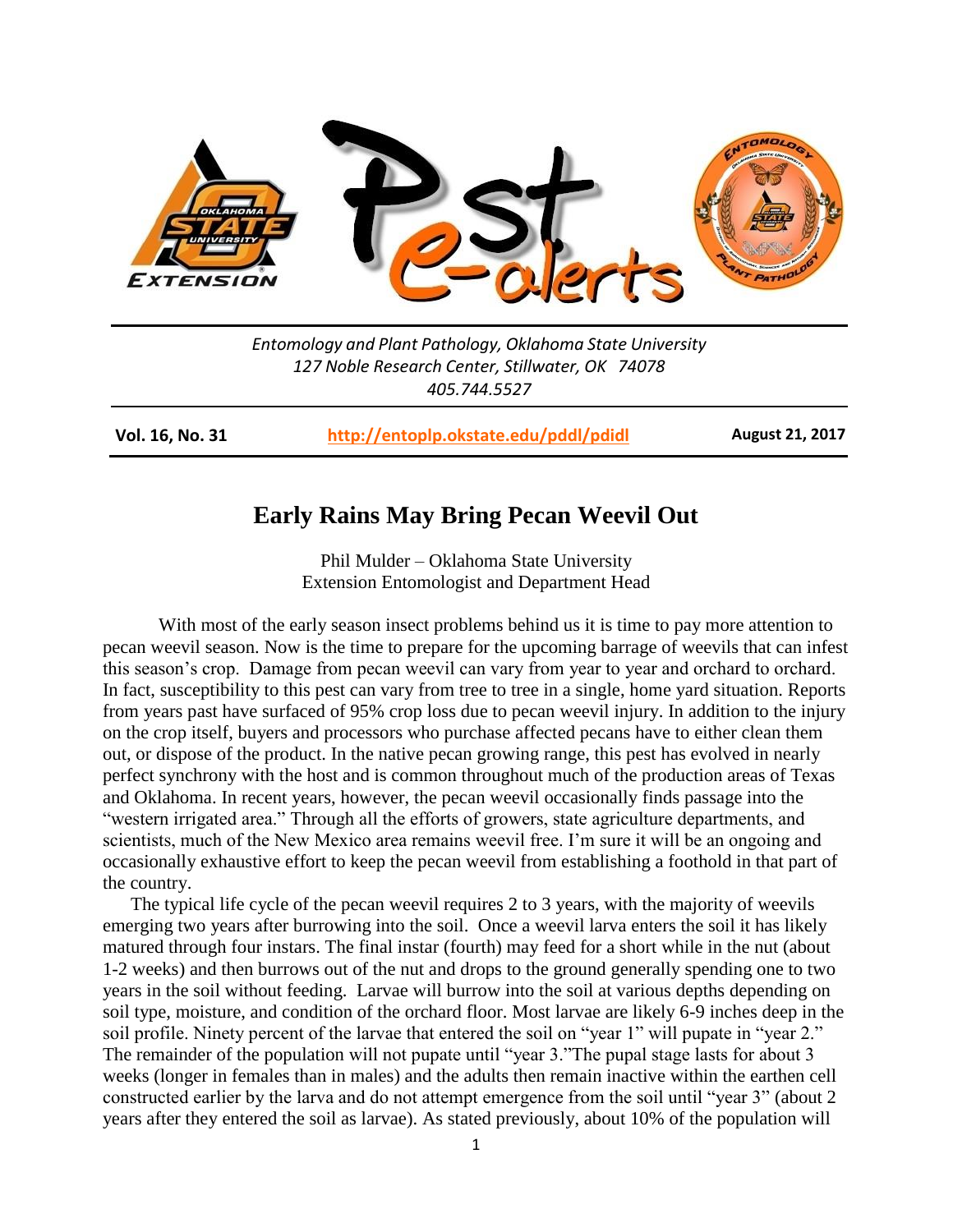not emerge until "year 4."After emergence from the soil adult weevils live for about 2 to 3 weeks, with females surviving longer than males. Female weevils are capable of surviving much longer if nuts are not acceptable for oviposition (egg-laying). If nuts are not ready for oviposition by female weevils, then adults will cause feeding damage on the nuts. This damage may consist of feeding punctures, prior to shell hardening, which will cause premature drop of the pecan. Feeding by pecan weevil after shell hardening may cause the deterioration of the gel resulting in "sticktights." If the weevil penetrates only the shuck, then damage may be limited to slight scars, black spots, pits or molds on the kernel near the puncture site.



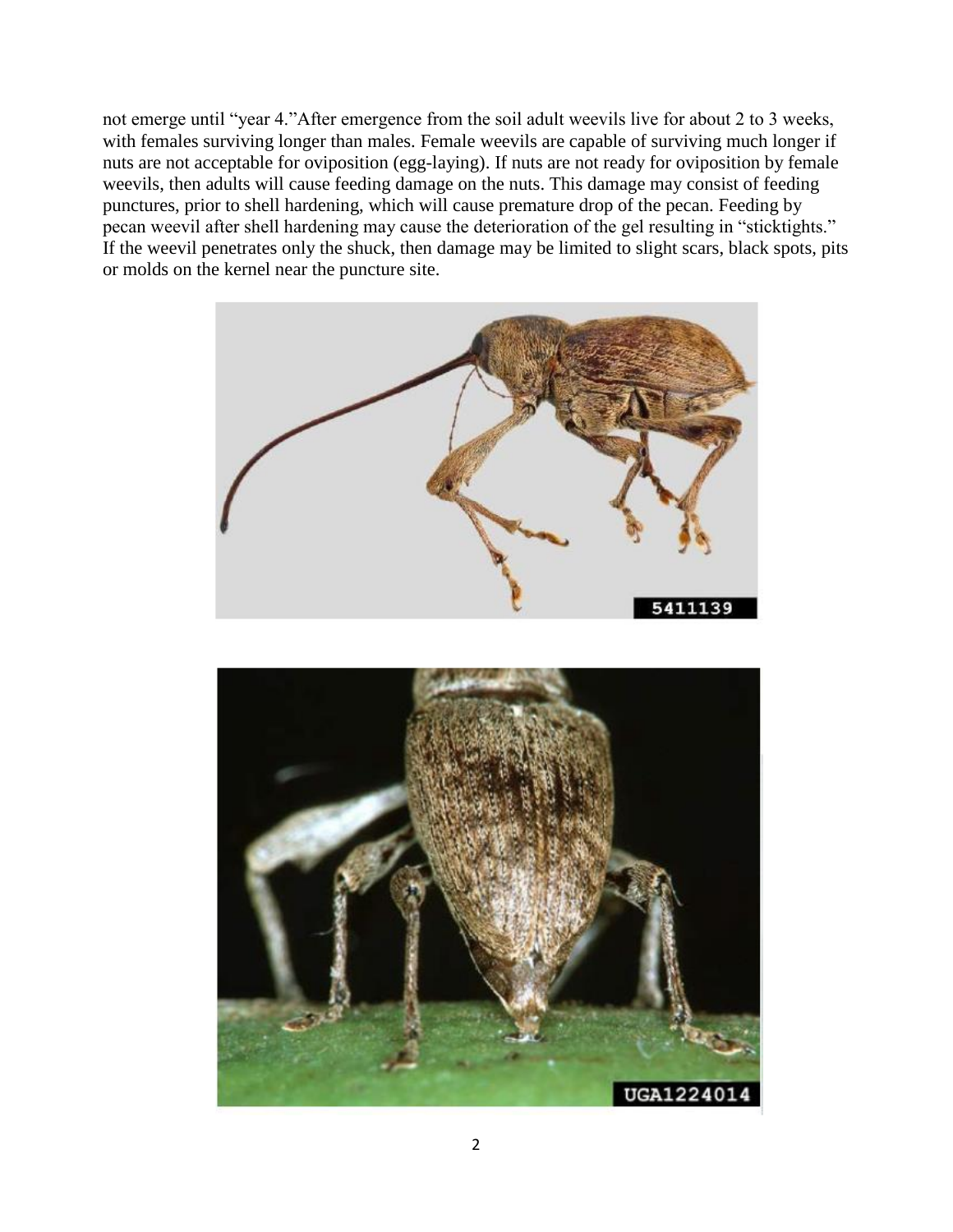Oviposition by female pecan weevils can occur as early as 2 days after emergence; however, the majority of egg production occurs 10-12 days after emergence. Regardless of how soon oviposition begins, it is initiated on early maturing varieties sooner than on trees that have late maturing nuts. Currently, the Pawnee pecans at the OSU Cimmaron Valley Research Station are in the dough stage; however, the Kanza pecans are still in the gel stage. Our first treatment will likely go out sometime this week. Each female can average around 35-75 eggs deposited during her life. She will average about four eggs per nut. With a healthy weevil population, this can account for a great amount of damage.



Much of the damage experienced by pecan weevil can be avoided with timely use of insecticides. Making the decision on when to treat; however, can be a dilemma for many growers. Although increased weevil emergence can occur after heavy rainfall events in late July and August, in Oklahoma the majority emerge in September, but this can be highly variable depending on those list of factors mentioned previously, and this year has been abnormally wet in many pecan growing regions. The decision to treat should be made with some sort of trapping program established in the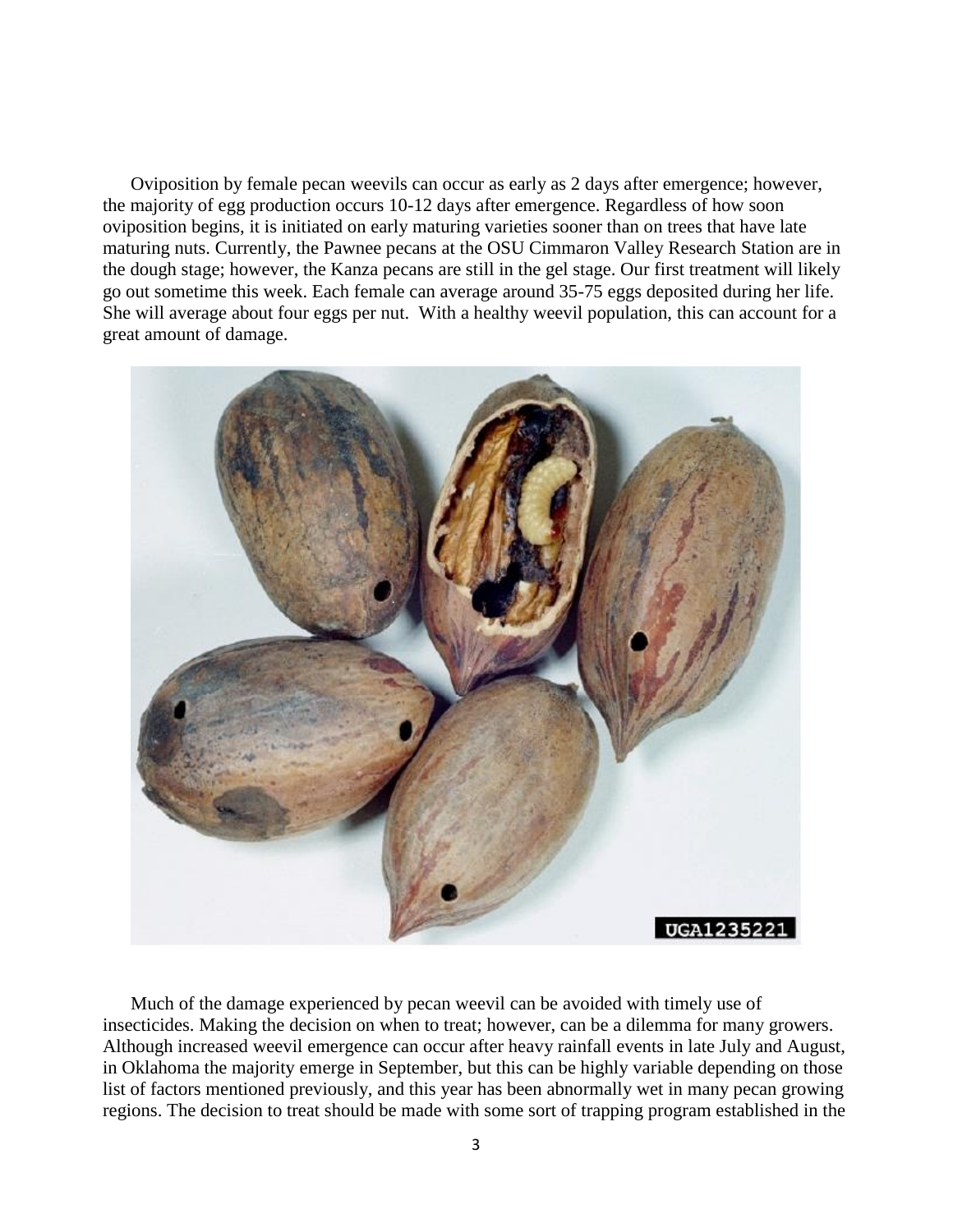orchard. For trapping we suggest the pecan weevil Circle trap. Although growers have become familiar with these traps over the last few years, many questions remain on how to best utilize the traps. Several studies conducted in Oklahoma over the years have helped provide some answers to many of these questions. Following are several suggestions on the utility of the Circle trap and methods for arriving at a treatment threshold based on captures.

- 1) Commercial situations (several trees) Use as many as you can afford, to represent the land area, soil types, pecan varieties, and topography in your area.
- 2) Where possible, target indicator trees Those with a history of weevil problems, those that are earlier than most, or those located in sandy soils.
- 3) Place two traps on each targeted tree. One on the north, west or northwest side of the tree and the other just opposite. Set them at a height suitable for your operation. If cattle are going to be grazing the orchard floor, then put the traps sufficiently high on the trunk to avoid their natural curiosity. Just remember that someone needs to check traps regularly, therefore, they should be reachable for the person doing the checking. Where cattle are present, a small step ladder or truck pickup bed will help. Soon after placement on the trees, cattle loose their curiosity with these traps, probably for two reasons. First they're made of screening material, which they don't prefer to chew on and second because after a few days they tend to recognize the trap as part of the tree.

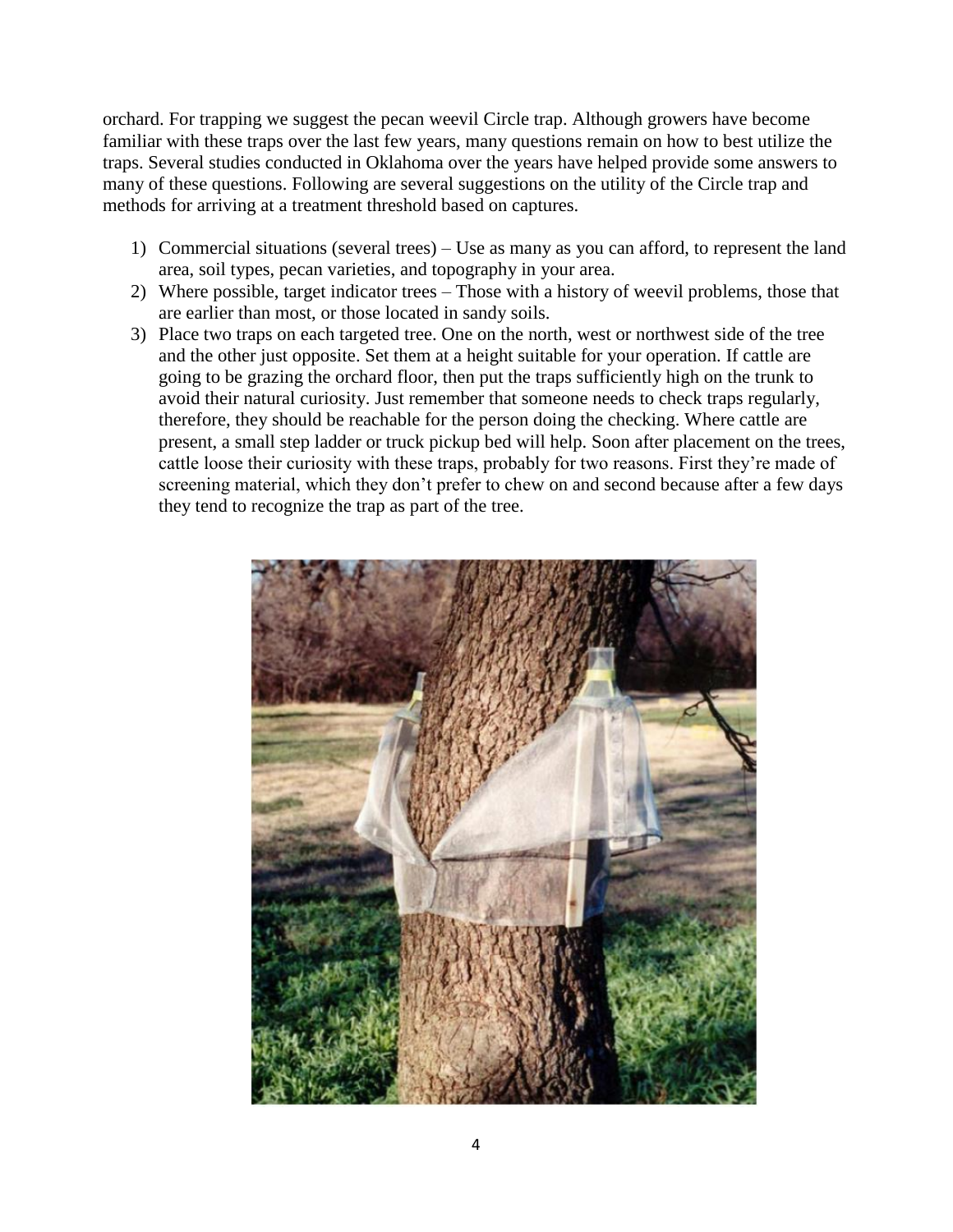- 4) When attempting to encircle the tree trunk, place additional wire screening wherever the traps don't match up, and curl the top lip of the screening over to funnel the weevils up into the trap tops.
- 5) Mow grass under the trees to avoid providing weevils a spot to take off (fly) into the canopy.
- 6) Begin trapping by July 15 if possible, but don't be overly concerned if the nuts are still in the water stage.
- 7) Do not cease trapping too early (before mid-October).
- 8) Inspect traps at least every 2 to 3 days. Set up a M-W-F checking schedule, and stick to it.
- 9) Keep a running set of written records, to include date of trap inspection, number of weevils caught, sex of weevils caught, and tree number or location. This information should be retained for long term records and can help you identify indicator spots and/or trees.
- 10)Convert the total number of weevils collected from all traps on each inspection date into the number of weevils/trap/day. In other words, the total number of weevils from "X" traps after "X" number of days.

EXAMPLE: You examined 16 traps on 8 trees on Monday and found nothing but on Wednesday you gathered up 12 weevils from the same 16 traps. Therefore, divide 12 by (16 times 2). The two represents the days since your last check of the traps. 12/32= 0.375 weevils/trap/day.

- 11)Begin control measures if the number of weevils equals or exceeds 0.3 weevils/trap/day.
- 12)Be sure to regularly clean the trap screen tops to remove spiders, lacewings, webbing and dead insects which may interfere with functioning of the trap. A stiff toothbrush can help in this task.
- 13)Be diligent in this task from July to October, but really focus immediately following any 1"- 2" rainfall. If conditions are hot and dry, as they often are in July and August, weevil emergence may be delayed but can still be significant up until shuck-split. In Oklahoma, populations generally peak about the third week of September.
- 14) When an application is about to be made, remove the top cylinder of each trap to allow everything to crawl through. The air-blast sprayers and the insecticide will cause a great many weevils to fall shortly after treatment. These "sick weevils" will begin crawling up tree trunks and entering traps. This can give the impression of an ineffective treatment or that you had a fresh emergence. Leave tops off for a period of 7 days, then begin the monitoring program again.

For homeowners that may have one or a few trees, it may be possible to "trap-out" the majority of their weevil population by encircling the trees with traps and following the same suggestions. This may reduce the number of insecticide applications needed in this sensitive environment and yet preserve pecans for harvesting. In localized "hot pockets," where weevils have relied on a few trees in the area, thorough monitoring and treatment over a two to three year period can dramatically reduce or even eliminate the pecan weevil for several years.

Please keep in mind that the original opening on the trap top was designed for the boll weevil, which is a much smaller weevil, so be sure to check that the opening is somewhat enlarged for the larger pecan weevil. Traps can be obtained for around \$18 each from Pecan Ag Equipment in Bristow, Oklahoma (1-918-367-5529).